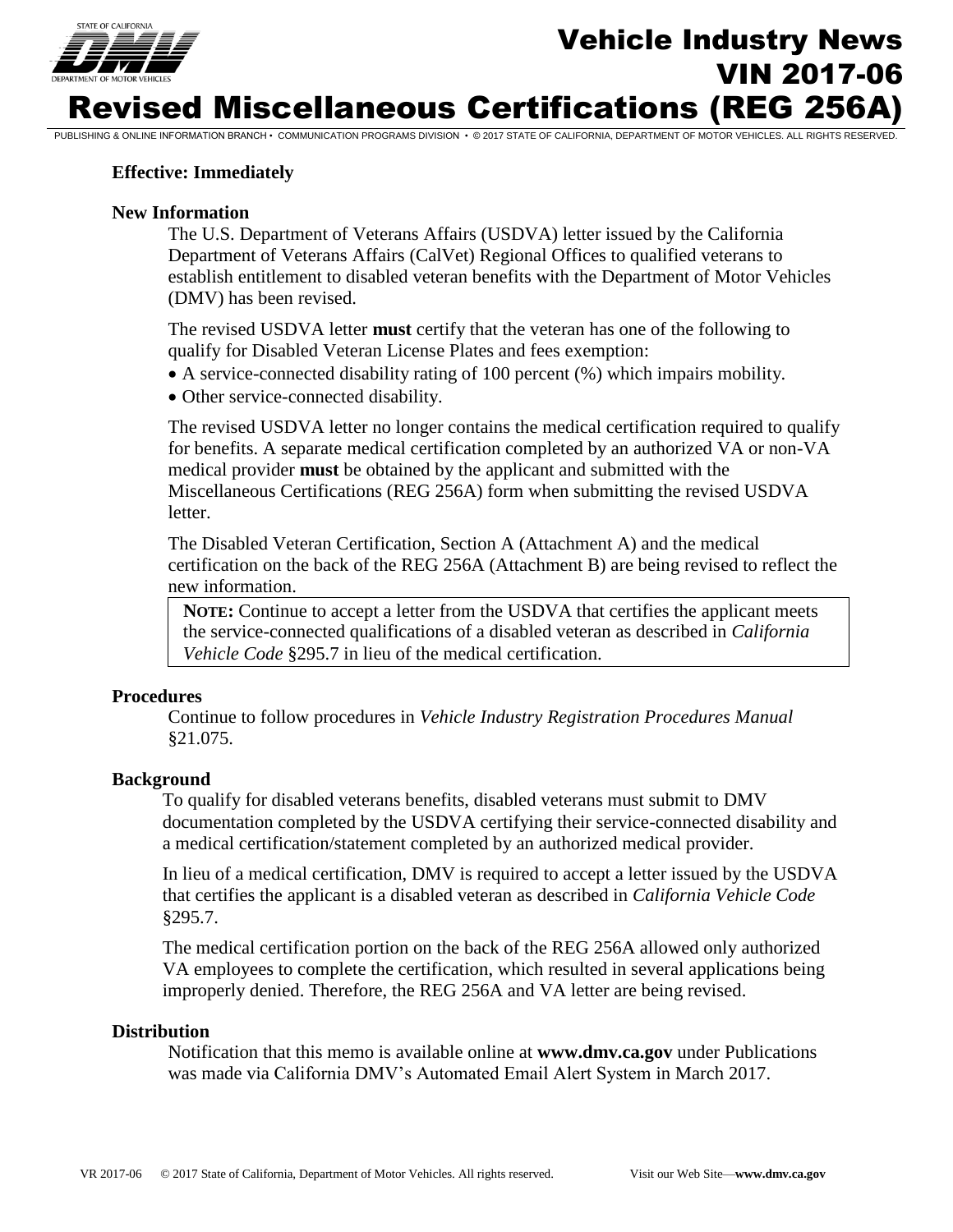# VIN 2017–06

Page 2 of 2

## **References**

*California Vehicle Code* §§295.7, 5007, and 9105 *Vehicle Industry Registration Procedures Manual* §21.075 VIN 2011-37 Revised Miscellaneous Certifications (REG 256A) Form

## **Contact Required**

Call the DMV Customer Communications Section at (916) 657-6560 for further clarification of this memo.

Attachments (2)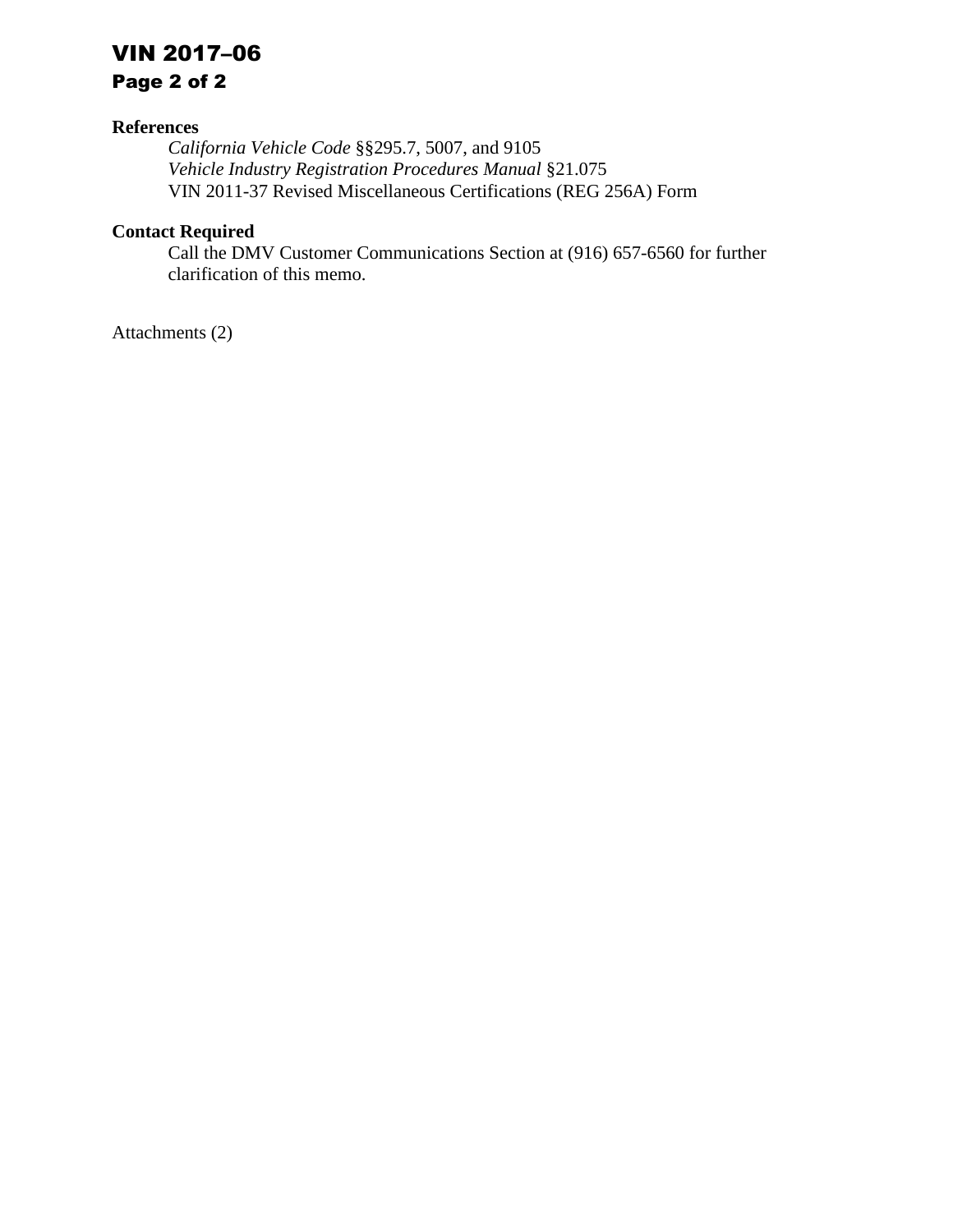# Attachment A

## **Revision to Section A of REG 256A**

## **A. DISABLED VETERAN CERTIFICATION**

Check the appropriate box. Documentation is required. (SEE OTHER SIDE)

## Disabled Veteran Only (CVC §9105)

Disabled veteran exempt registration is valid for one vehicle only. The vehicle may not be used for transportation for hire, compensation, or profit. If a commercial vehicle, unladen weight must be less than 8,001 pounds.

As a disabled veteran (CVC §295.7) who, as a result of injury or disease suffered while on active service with the armed

forces of the United States, I am submitting a United States Department of Veterans Affairs letter stating my service connected disabilities and the attached Medical Certification showing that:

□ I am rated as 100% disabled due to a diagnosed disease or disorder which substantially impairs or interferes with my mobility.

 $\Box$  I am so severely disabled as to be unable to move without the aid of an assistant device.

ᆸ!!  $\Box$  I have lost or lost the use of, one or more limbs

 $\Box$  I have suffered permanent blindness, as defined in Section 19153 of the Welfare and Institutions Code.